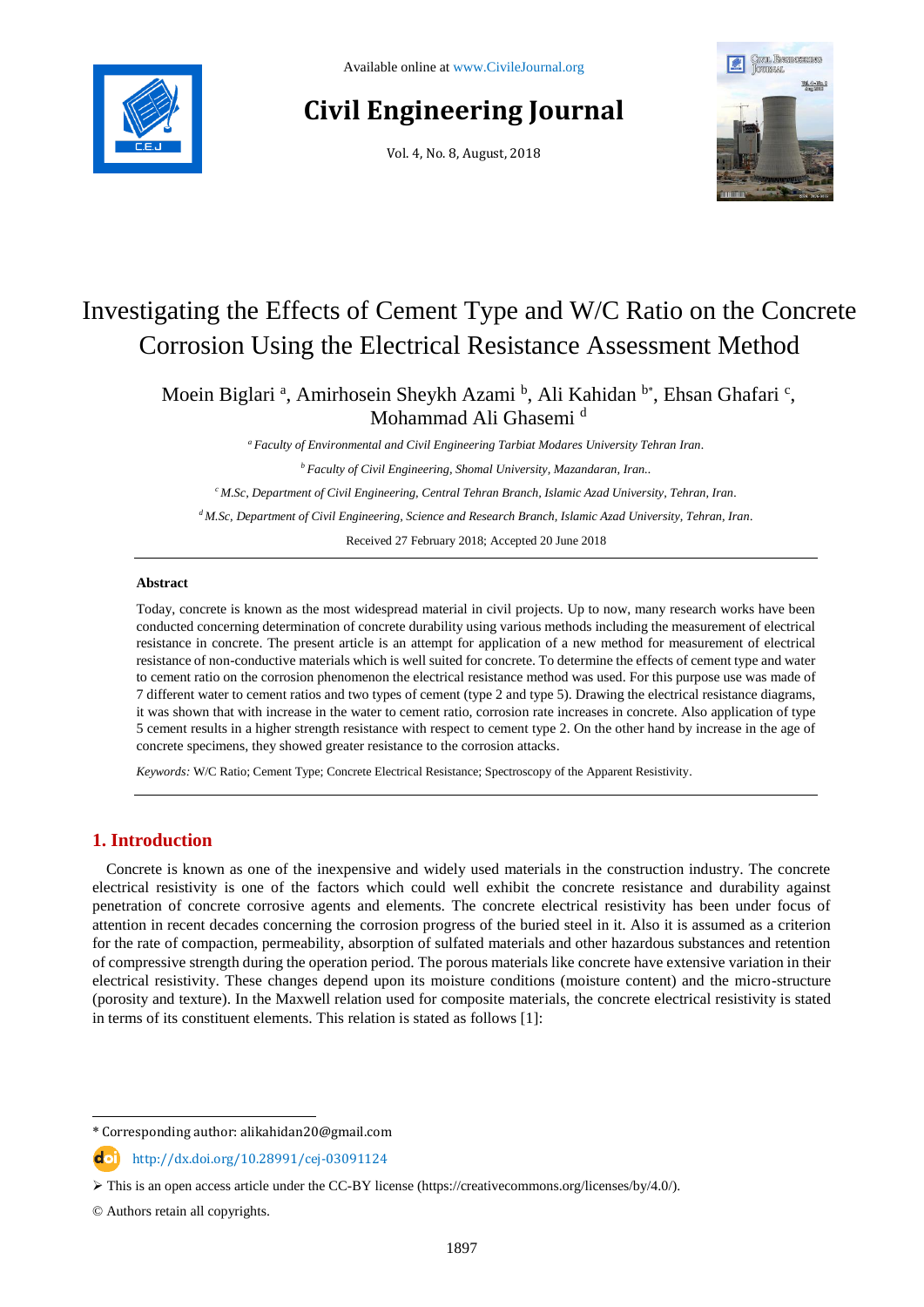*Civil Engineering Journal* Vol. 4, No. 8, August, 2018

$$
\frac{\frac{P_m}{P}-1}{\frac{P_m}{P}+2}=V_a\times\frac{\frac{P_m}{P_a}-1}{\frac{P_m}{P_a}+2}
$$

Where:

 $P_m$ : Electrical resistivity of cement paste

- : Electrical resistivity of concrete
- $P_a$ : Electrical resistivity of rock materials
- $V_a$ : Relative volume of rock materials

As the electrical resistance of aggregate is about 100 times the electrical resistivity of cement paste, the mentioned theory has been violated by some researchers in a way. In their belief, these relations are not capable of precise prediction of electrical properties of composite materials like concrete and there is need for another theory. Petting A. et al, after performing various tests on the concrete electrical resistance concluded that concrete in fact acts as an electrolyte with an electric resistivity of about 100  $\Omega$ . *m* which places it approximately in the semi-conductor substances group [2]. Airdried concrete has an electrical resistivity about  $10 \times 10^3 \Omega$ . The electrical resistivity measured in the oven with a temperature over 105<sup>o</sup>C was about 10 × 10<sup>7</sup> Ω. *m* which could be used as a good insulator.

The basis of concrete electrical resistance is dependent on fluid permeability and ions emission through capillary tubes and related concrete voids and also ionic and textural structure of materials [3]. Many articles have dealt with the relation between concrete electrical resistance and its permeability against destructive ions like carbon dioxide and chloride [4, 5]. These research have shown that concrete electrical resistance could well exhibit its microstructure characteristics [6, 7]. The relation between concrete electrical resistivity and occupied pore space by water could be obtained from electrical conductivity laws using the non-homogenous conductor. Therefore in the ordinary concrete with certain grading, workability and slump, variation in the concrete water is relatively small and the electrical resistivity is mostly dependent on the used cement type. Because the chemical compounds of cement control the existing ions in evaporable water. The research conducted by Tritthart J. and Geymayer H.G showed that the concrete electrical resistivity significantly increases with removal of water within pores and inner pores of concrete. The electrical current within wet concrete is conducted by electrolyte action i.e. by the existing ions in water. By evaporation of water this action is strengthened due to ions precipitation and lack of connection between them which results in increased electrical resistivity and thus when the capillary tubes are cut the electrical current passes through the jelly water [8]. Generally, it is shown that there is an inverse relation between concrete electrical resistance and capillary action within concrete pores [9].

As the electrical resistance measurement test became widespread, many researchers used this method to investigate the properties of various concretes, Afroughsabet and Ozbakkaloglu (2015) for the purpose of determining the performance of concrete containing steel and polyethylene fibers, assessed the electrical resistance of these concrete types. The results of these research showed that by addition of these fibers to concrete, the concrete electrical resistance decreases [10]. As the pieces of rock obtained from demolition of concrete structures could be used in the new concretes, Andreu et al. (2014) measured the durability of these types of concrete by measuring their electrical resistance. The results of electrical resistance test on the 28-days concrete specimens revealed that using the recycled aggregates having low compressive resistance could reduce the electrical resistance and as a result increase the concrete corrosion rate. They attributed this to increased porosity in the concrete [11].

On the other hand according to the research by Hammond E and Robson T.D. who conducted various tests on the concrete specimens containing cements with different characteristics, the following test results on three types of cement are presented [12]:

TI: Ordinary Portland cement (OPC)

TIII: Rapid hardening Portland cement (RHC)

TL: High Alumina cement (HAC) (non-Portland)

(1)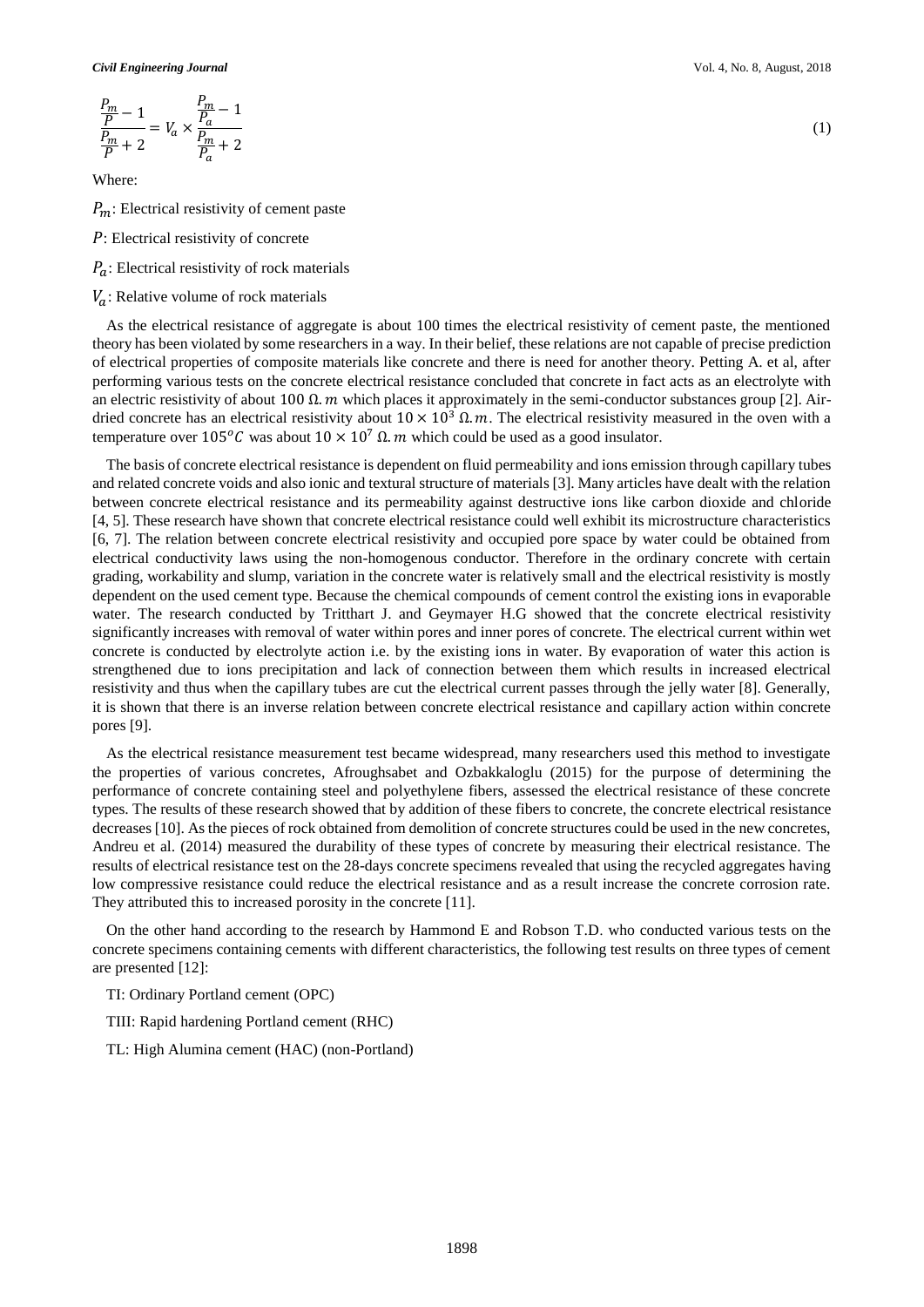| Mix Ratios and<br><b>W/C Ratio</b> | <b>Cement</b><br><b>Type</b> | Dry periods<br>in the air<br>(day) | <b>Electrical Resistivity</b><br>$(\Omega, m)$ |           |          |    |
|------------------------------------|------------------------------|------------------------------------|------------------------------------------------|-----------|----------|----|
|                                    |                              |                                    | 2500<br>Hz                                     | 500<br>Hz | 50<br>Hz | DC |
|                                    |                              | 7                                  | 9                                              | 9         | 9        | 10 |
|                                    | TI                           | 42                                 | 30                                             | 31        | 31       |    |
| 1:2:4                              |                              | 113                                | 73                                             | 80        | 82       | 90 |
|                                    | TIII                         | 39                                 | 27                                             | 27        | 28       |    |
| 0.49                               |                              | 5                                  | 139                                            | 173       | 189      |    |
|                                    | TL                           | 18                                 | 275                                            | 351       | 390      |    |
|                                    |                              | 40                                 | 441                                            | 577       | 652      |    |

**Table 1. Effect of concrete curing time on the electrical resistance [6]**

Some researchers examined the effect of cement on the electrical resistivity by considering different cement contents of 300, 350 and 400 kg/ $m^3$ . According to these studies, by reduction in the water to cement ratio, the electrical resistivity increases in a concrete specimen with a constant cement content and by increase in this value from 300 kg/ $m<sup>3</sup>$  to 400  $kg/m<sup>3</sup>$ , the electrical resistivity value decreases.

Also according to Ganin (1964) research, the electrical resistivity of concrete specimens made of constant cement ratios of non-Portland high alumina cement was 10-15 times that of concrete specimens made of ordinary Portland cement [13]. Whereas the research performed by Goñi (1991). reveals that the chloride ions in concrete specimen made of high alumina cement resulted in a more aggressive situation in comparison to the Portland cement, and in concrete specimens containing high alumina cement, the concrete had a lower resistance against penetration of chloride ion with respect to the concrete with Portland cement [14].

Medeiros et al. considered the effect of using different types of cements with different water to cement ratios on the concrete electrical resistance. They assumed the water to cement ratios to be 0.4, 0.5 and 0.6. They also used 4 different cement types which contained different amounts of lime stone, pozzolan and slag. Their findings showed that the cement containing slag, and cement containing pozzolan had the highest electrical resistance, respectively and the cement containing lime stone had the lowest electrical resistance. On the other hand the specimens made of water to cement ratio equal to 0.40 had the highest electrical resistance, and by increase in the water to cement ratio the amount of electrical resistance decreases [3].

The age of concrete specimen is stated to be one of the effective factors on the concrete electrical resistance. So that the concrete electrical resistance during some hours after its ultimate setting significantly increases with a steep slope up to 24 hours, and after an age of one hour the rate of increase in resistance decreases [15]. The research have shown that by passing of time and increase in cement hydration, the amount of concrete electrical resistance in specimens increases. The researchers attribute this to reduced connections between the pores in concrete and consequently reduction in the concrete electrical conductivity [16].

As noted, during the recent decades many articles have been written on the concrete electrical resistance and the impact of different factors on this resistance. In most of the references, the effect of one certain factor on the electrical resistance has been investigated and the simultaneous effect of different factors has been neglected. In this article we would investigate the relation between the electrical resistivity and the permeability by the cube shaped concrete specimens.

### **2. Used Materials**

Due to some limitations and the existing types of cement in the market, the Portland cement type 2 produced in Jovein Cement Co. and cement type 5 of Tehran (Iran) have been used in all the specimens. The sand and gravel are of fine grained and crystalline texture with a layered and compacted structure from Shahriar (Iran) mines and the used gravel has a coefficient of fracture equal to 47%. The used water in all the specimens was the urban drinking water. The used oil for the molds belonged to Shimi Sakhteman Co. (Iran).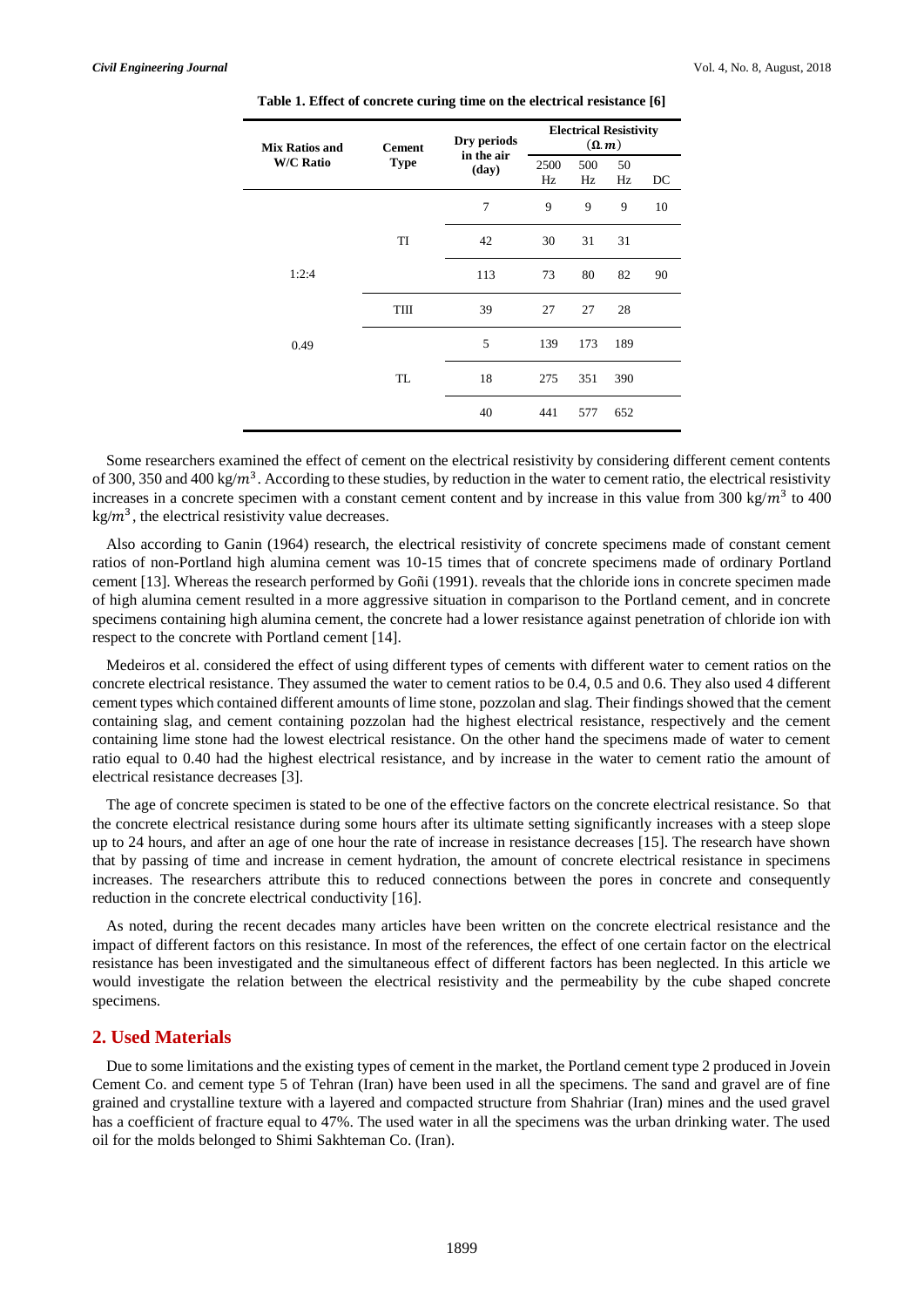#### *Civil Engineering Journal* Vol. 4, No. 8, August, 2018

According to Iran's National Standard No. 390, the cement softness and also based on ASTM C 188-89 Standard the cement specific weight were determined [10]:

| Table 2. I centificat specification of the asea centent |                                           |                                                                  |                                      |
|---------------------------------------------------------|-------------------------------------------|------------------------------------------------------------------|--------------------------------------|
| <b>Cement type</b>                                      | <b>Cement softness</b><br>$\rm (cm^2/gr)$ | Minimum cement softness,<br>based on standard<br>$\rm (cm^2/gr)$ | Cement specific weight<br>$(Kg/m^3)$ |
| Type II<br>(Jovein)                                     | 3150                                      | 2800                                                             | 3116                                 |
| Type V<br>(Tehran)                                      | 3070                                      | 2800                                                             | 3220                                 |

| Table 2. Technical specification of the used cement |  |  |  |  |  |  |
|-----------------------------------------------------|--|--|--|--|--|--|
|-----------------------------------------------------|--|--|--|--|--|--|

Also according to Iran's National Standard No. 4983-4980-4982 the amount of water absorption in aggregates used in this research is as follows:

| Table 3. Materials specification |                                                                   |                                                                 |                                      |  |
|----------------------------------|-------------------------------------------------------------------|-----------------------------------------------------------------|--------------------------------------|--|
| Aggregate<br>type                | Water absorption percentage of<br>dried sample to SSD in 24 hours | <b>Effective water absorption</b><br>percentage (Free moisture) | <b>Specific weight</b><br>$(kg/m^3)$ |  |
| Sand and<br>gravel mixed         | 3.91                                                              | 3.6                                                             | 2526                                 |  |

# **3. Test Procedure**

This test was performed by the electrical resistance measurement device which is capable of exhibiting the concrete electrical resistance both in  $\Omega$  and  $k\Omega$ , it also exhibits the concrete capacitance degree and frequency. The experiment is performed using two copper or brass (with zero ohm resistance) plates which are in contact with two parallel sides of the saturated concrete specimen (smeared with cement paste).



**Figure 1. Electrical resistance measurement device** 

The concrete electrical resistance is obtained by applying an alternative current with a certain, through solution of Equation 2:

Where:

- $L:$  Distance between two plates of the device  $(m)$
- Ω: Concrete electrical resistance
- $R:$  Concrete electrical resistivity  $(\Omega, m)$
- A: Contact area between the plate of electrical resistance measurement device and the specimen  $(m<sup>2</sup>)$

In this research the test frequency was always kept as 1 kHz and the cement paste was of Portland cement type I from Abyek –Qazvin (Iran) which had a W/C ratio equal to 0.4. The thickness of cement layer was about 3-5 mm to completely cover all the pores at the concrete surface. The electrical resistance test in this research was conducted on fully saturated specimens which were submerged in water and their surfaces lacked any sealants. Attempt was made to keep the ambient temperature between 21-24 Celsius degrees during the experiment and the water used for cement paste was urban drinking water. The test is performed in this way that after turning on the device and preliminary checking the plate's electrical resistance and preparation of cement paste with a water to cement ratio of 0.4, the concrete specimen is removed from the water and is dried by a dry cloth for 30-60 seconds, then the plates are smeared with cement and the concrete specimen is kept between the plates and the contact between plates and specimen was examined and ensured by hand. Here it should be noted that the cement paste at the upper layer should not flow over the concrete face toward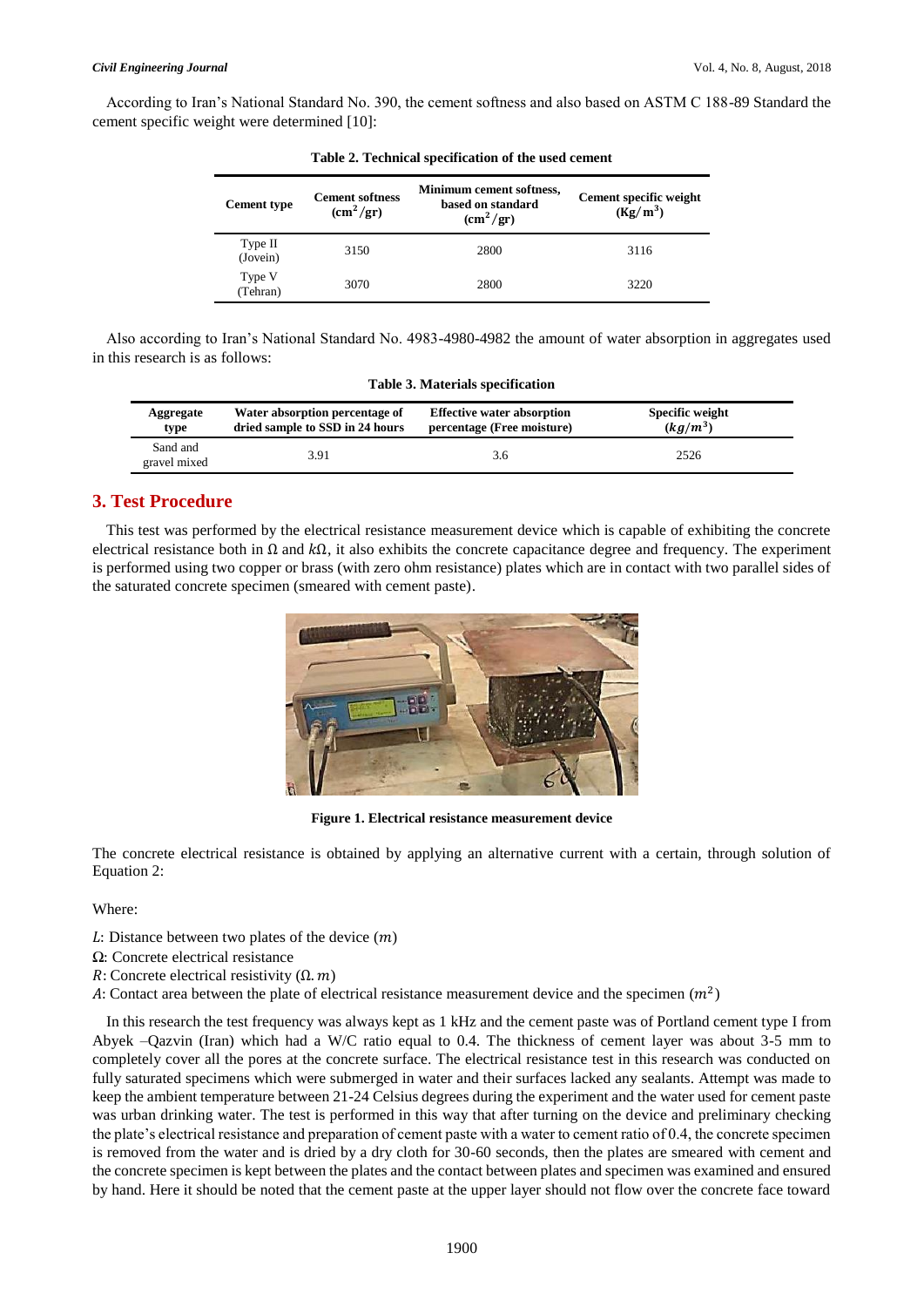#### *Civil Engineering Journal* Vol. 4, No. 8, August, 2018

the lower plate, also care should be exercised to prevent any connection between the clamps of the cable which connects the plates and the device



#### **Figure 2. Schematic of the test device**

The more the concrete is compacted and its durability increased, the more would increase its electrical resistivity. According to the following proposed table, the probability of corrosion by chloride ion and other aggressive ions is measured:

| Table 4. Amount of concrete electrical resistivity and its corrosion |  |  |  |
|----------------------------------------------------------------------|--|--|--|
|----------------------------------------------------------------------|--|--|--|

| Concrete strength against chloride ion and<br>corrosion possibility |
|---------------------------------------------------------------------|
| Insignificant                                                       |
| Very little                                                         |
| Medium                                                              |
| High                                                                |
|                                                                     |

## **4. Making of the Specimens and the Results**

First, all the materials are mixed in the mixer, then cement and the cemented mixed materials are added to it. Afterwards, dry mixing (about 20 seconds) was performed by turning the materials up and down for a better homogeneity and next water was added for two minutes to the mixing materials. The wet mixing was performed for about 4 minutes and the slump of specimens was measured according to the standard and again concrete was mixed for two minutes for better uniformity. This time was increased up to 4 minutes in concretes with reduced water to cement ratio and low slump. After mixing, the cube shaped molds were filled in 3-6 layers and vibrated to attain the considered compaction. The specimens were removed from the molds after 24 hours and cured in water for 28-days age. The electrical resistance of the specimens was measured at 7, 14 and 28- days periods and the following results were obtained. In Figures 3 to 9 the effect of cement type is assessed. In these figures the cement types 2 and 5 are compared to each other.



**Figure 3. Water to cement ratio of 20%**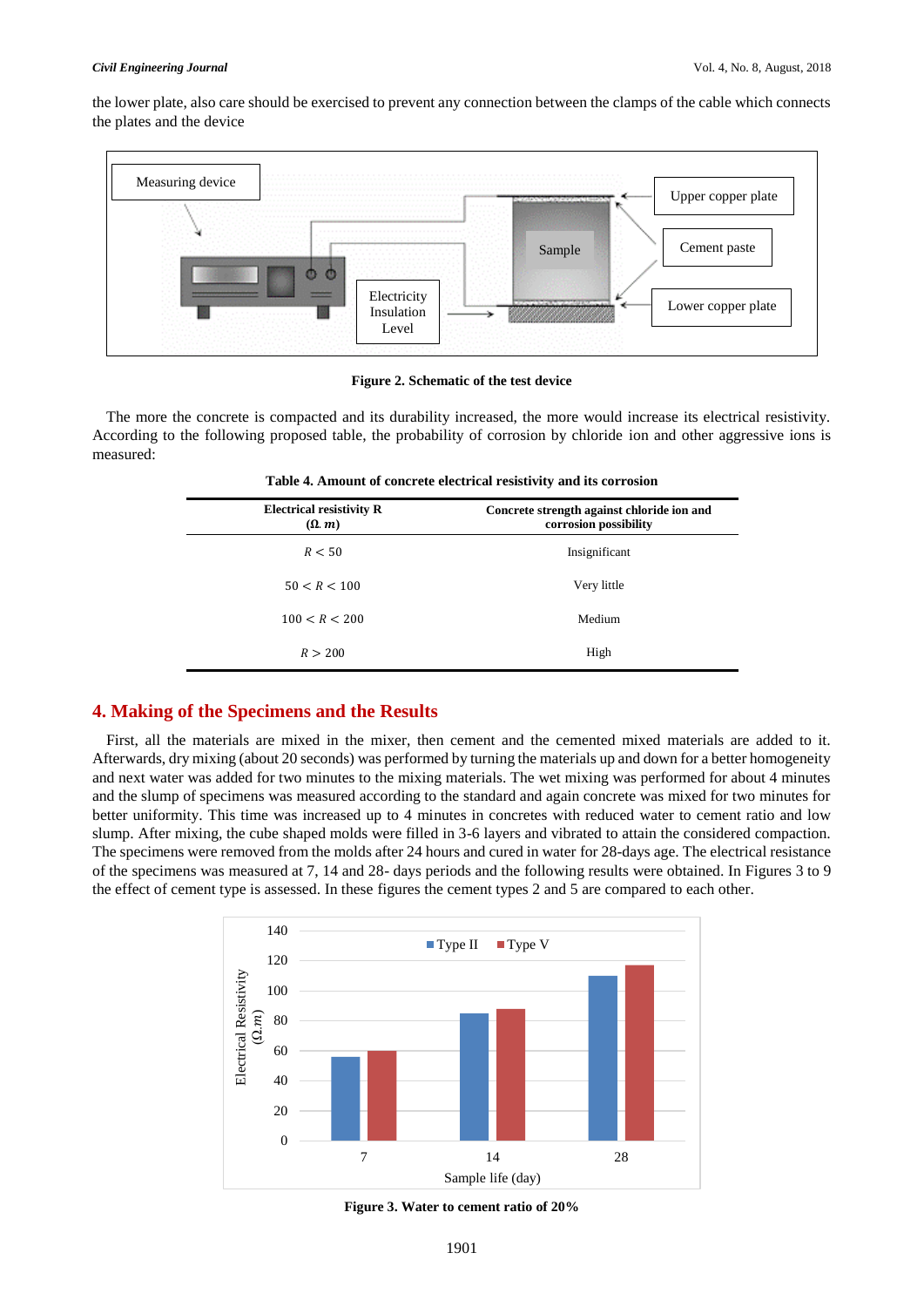

**Figure 4. Water to cement ratio of 30%**



**Figure 5. Water to cement ratio of 35%**



**Figure 6. Water to cement ratio of 40%**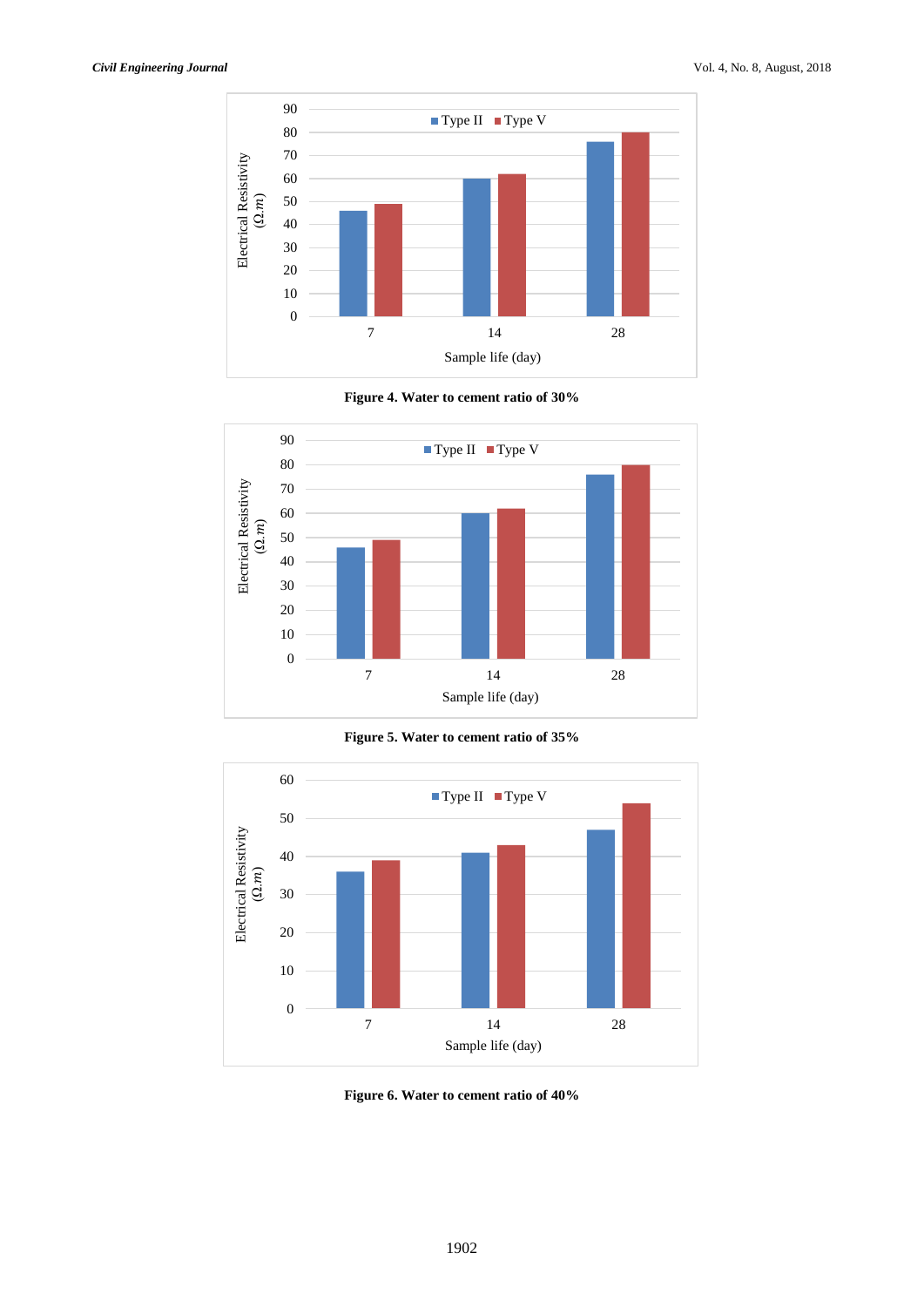

**Figure 7. Water to cement ratio of 50%**



**Figure 8. Water to cement ratio of 60%**



**Figure 9. Water to cement ratio of 70%**

As is seen in Figures 3 to 9, by selecting the appropriate cement type, one could increase the concrete electrical resistivity. This increase in resistance for 28-days specimens and for water to cement ratios of 70, 60, 50, 45, 40, 35, 30 and 20 percent was 4.7, 19, 20, 14.8, 18, 5.2 and 6.3 percent, respectively. Regarding these figures, one could state that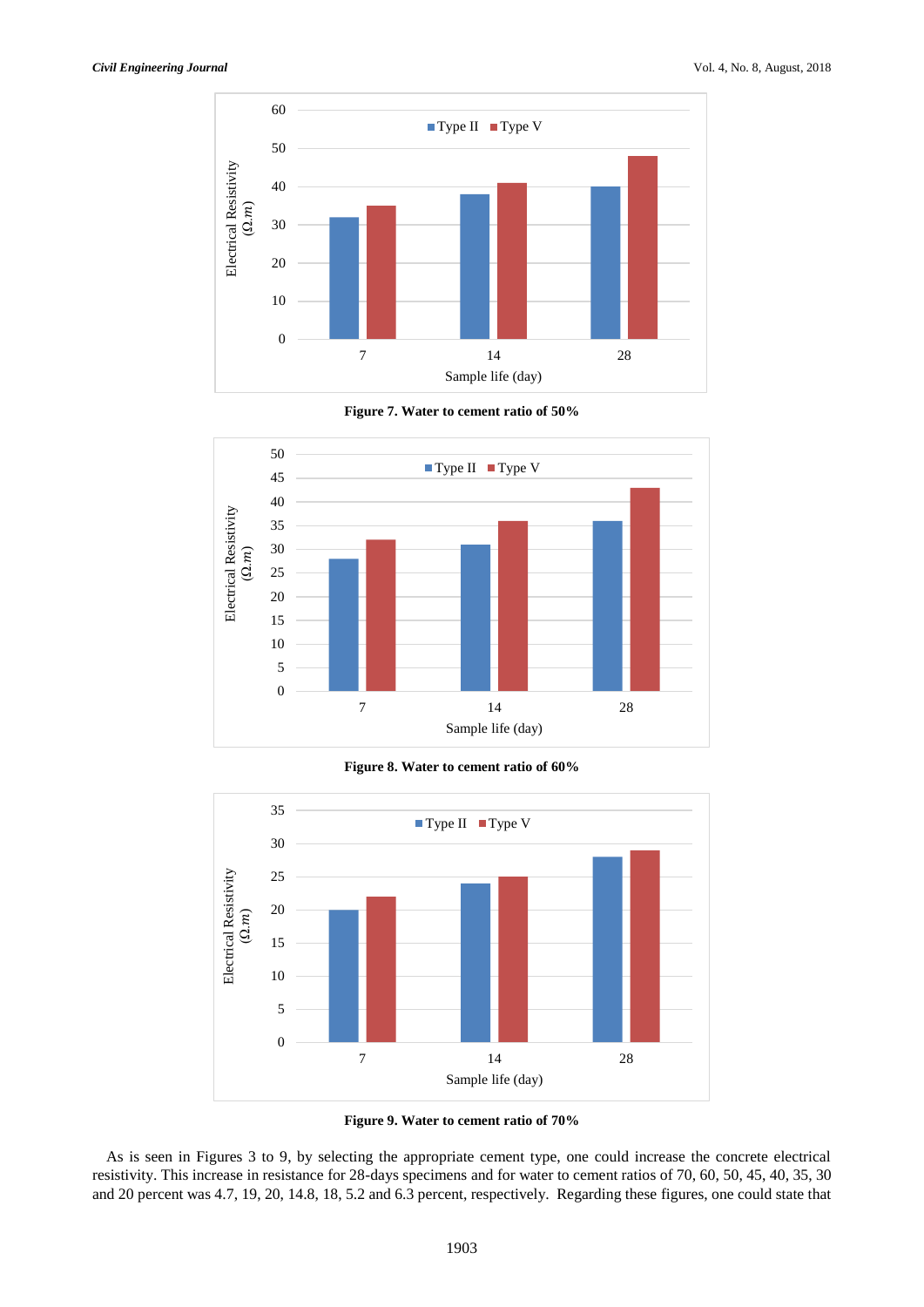the rate of attaining electrical resistance for specimens having lower water to cement ratios is much higher than that of the specimens with higher water to cement ratio. In fact this shows that when the water to cement ratio is lower, the rate of concrete hardening is much higher. This issue could be of great importance when there is need for higher resistance in short times. On the other hand comparing the specimens made of cement types 2 and 5, it could be stated that generally the rate of attaining resistance in concrete specimens made of cement type 5 is higher with respect to that of the specimens made of cement type 2. Although, according to these figures, it could be stated that the effect of water to cement ratio on the rate of attaining resistance in concrete specimens is much higher than the effect of cement type used in these specimens. Also to measure the effect of water to cement ratio on the concrete electrical resistivity, the water to cement ratio of 7% was applied. It was seen that the effect of decrease in water to cement ratio on the increased electrical resistivity for both types of cement is obvious.



**Figure 10. Variation of electrical resistivity for cement Type V**



**Figure 11. Variation of electrical resistivity for cement Type II**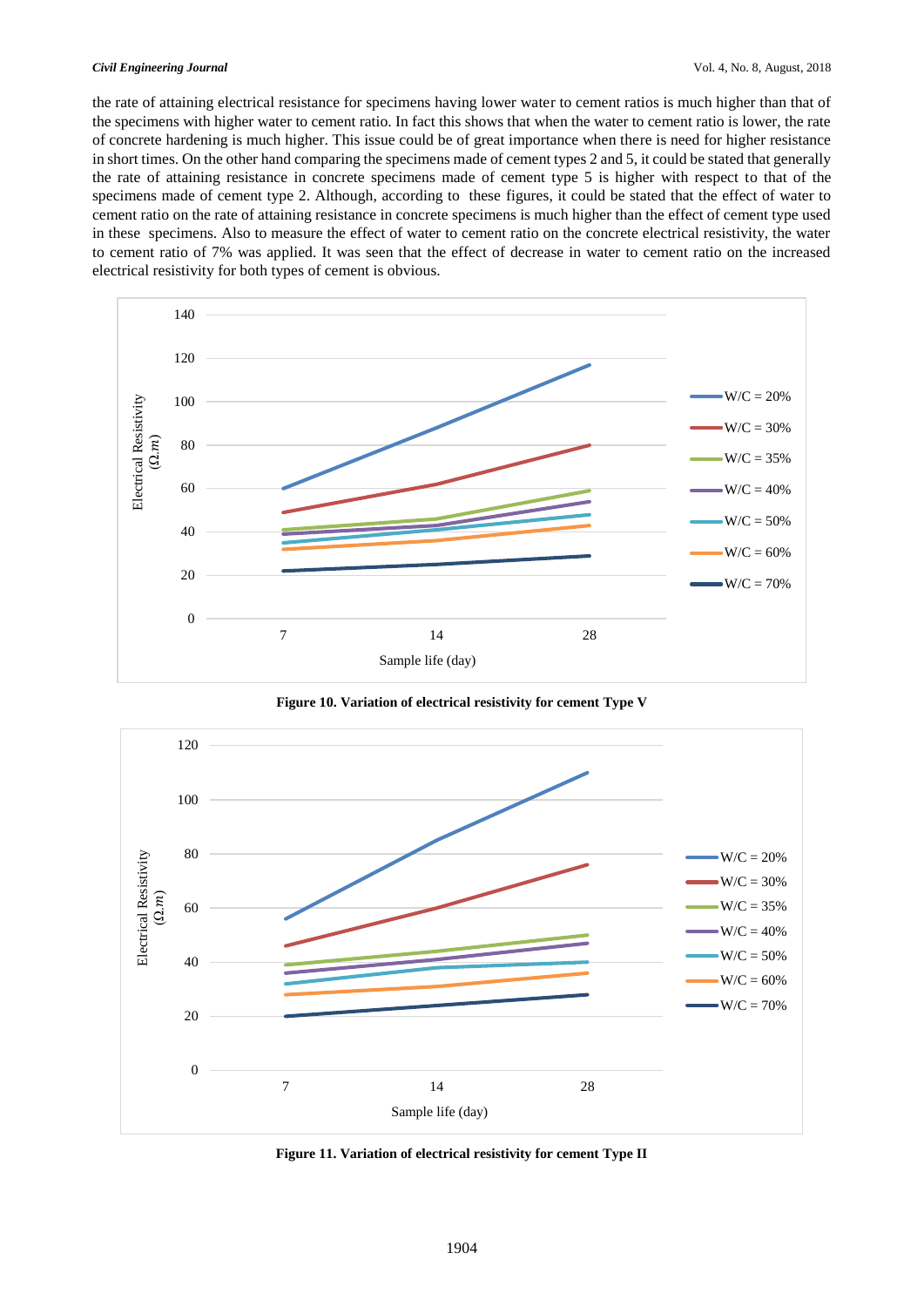According to Figures 10 and 11 it could be concluded that the water to cement ratio has significant effect on the electrical resistivity. So that by decrease in water to cement ratio from 70% to 20%, the concrete electrical resistivity increases up to 303% and 293% for concrete specimens containing cement types 5 and 2 , respectively. In fact this issue shows that reduction in water to cement ratio causes increase in resistance against corrosion and enhances concrete durability. The rate of attaining electrical resistance during the ageing of concrete specimens reveals that in higher water to cement ratios, the electrical resistance of 7-days specimens is not much different than that of 28-days specimens. Whilst for lower water to cement ratios, the concrete electrical resistance increases with the age of cube shaped concrete specimens.

# **5. Conclusion**

As many concrete structures are constructed in unsuitable environmental conditions, the age of concrete structures is reduced significantly. Various methods have been proposed for measurement of concrete durability and its resistance against corrosion. One of the inexpensive and advantageous methods for non-destructive test of concrete durability is the measurement of concrete electrical resistance test. In this article, by measurement of electrical resistivity in 28-days period, the durability of concrete specimens made of different materials and various water to cement ratios was assessed. Accordingly, the concrete specimens with water to cement ratios of 20%, 30%, 35%, 40%, 50%, 60% and 70% were made. To investigate the effect of used cement, the cement types 2 and 5 were utilized and the electrical resistance of concrete specimens with 7, 14 and 28-days age was measured. Considering the performed electrical resistance test it could be stated that:

- The cement type and water to cement ratio have significant effect on determining the concrete behavior against corrosion attack.
- By increase in the water to cement ratio, concrete becomes more vulnerable against chloride attack and the more the water to cement ratio decreases in the specimens, the electrical resistivity of the concrete specimens would increase.
- Use of Portland cement type 5 in comparison to Portland cement type 2, results in higher durability against corrosion attacks.
- Gradually, by increase in the age of concrete specimens, the electrical resistivity of these specimens increases, so that this increase is more significant for specimens with cement type 2.

# **8. References**

[1] Whittington, H. W., J. McCarter, and M. C. Forde. "The Conduction of Electricity through Concrete." Magazine of Concrete Research 33, no. 114 (March 1981): 48–60. doi:10.1680/macr.1981.33.114.48.

[2] Slawinski, A. "Conductibilité D'un Électrolyte Contenant Des Sphères Diélectriques." Journal de Chimie Physique 23 (1926): 710–727. doi:10.1051/jcp/1926230710.

[3] Medeiros-Junior, Ronaldo A., and Maryangela G. Lima. "Electrical Resistivity of Unsaturated Concrete Using Different Types of Cement." Construction and Building Materials 107 (March 2016): 11–16. doi:10.1016/j.conbuildmat.2015.12.168.

[4] Medeiros-Junior, R. A., M. G. Lima, M. H. F. Medeiros, and L. V. Real. "Investigação Da Resistência à Compressão e Da Resistividade Elétrica de Concretos Com Diferentes Tipos de Cimento." Revista ALCONPAT 4, no. 2 (May 30, 2014): 116. doi:10.21041/ra.v4i2.21.

[5] Ghods, P., O.B. Isgor, and M. Pour-Ghaz. "A Practical Method for Calculating the Corrosion Rate of Uniformly Depassivated Reinforcing Bars in Concrete." Materials and Corrosion 58, no. 4 (April 2007): 265–272. doi:10.1002/maco.200604010.

[6] Liu, Zhiyong, Yunsheng Zhang, and Qian Jiang. "Continuous Tracking of the Relationship Between Resistivity and Pore Structure of Cement Pastes." Construction and Building Materials 53 (February 2014): 26–31. doi:10.1016/j.conbuildmat.2013.11.067.

[7] Wang, Zhendi, Qiang Zeng, Ling Wang, Yan Yao, and Kefei Li. "Corrosion of Rebar in Concrete Under Cyclic Freeze–thaw and Chloride Salt Action." Construction and Building Materials 53 (February 2014): 40–47. doi:10.1016/j.conbuildmat.2013.11.063.

[8] WHITING, David A.; NAGI, Mohamad A. Electrical resistivity of concrete-a literature review. R&D Serial, 2003, 2457.

[9] Liu, Zhiyong, Yunsheng Zhang, Laibao Liu, and Qian Jiang. "An Analytical Model for Determining the Relative Electrical Resistivity of Cement Paste and C–S–H Gel." Construction and Building Materials 48 (November 2013): 647–655. doi:10.1016/j.conbuildmat.2013.07.020.

[10] Afroughsabet, Vahid, and Togay Ozbakkaloglu. "Mechanical and Durability Properties of High-Strength Concrete Containing Steel and Polypropylene Fibers." Construction and Building Materials 94 (September 2015): 73–82. doi:10.1016/j.conbuildmat.2015.06.051.

[11] Andreu, Gonzalez, and Etxeberria Miren. "Experimental Analysis of Properties of High Performance Recycled Aggregate Concrete." Construction and Building Materials 52 (February 2014): 227–235. doi:10.1016/j.conbuildmat.2013.11.054.

[12] Hammond, E. and Robson, T. D., in "Comparison of Electrical Properties of Various Cements and Concrete," The Engineer